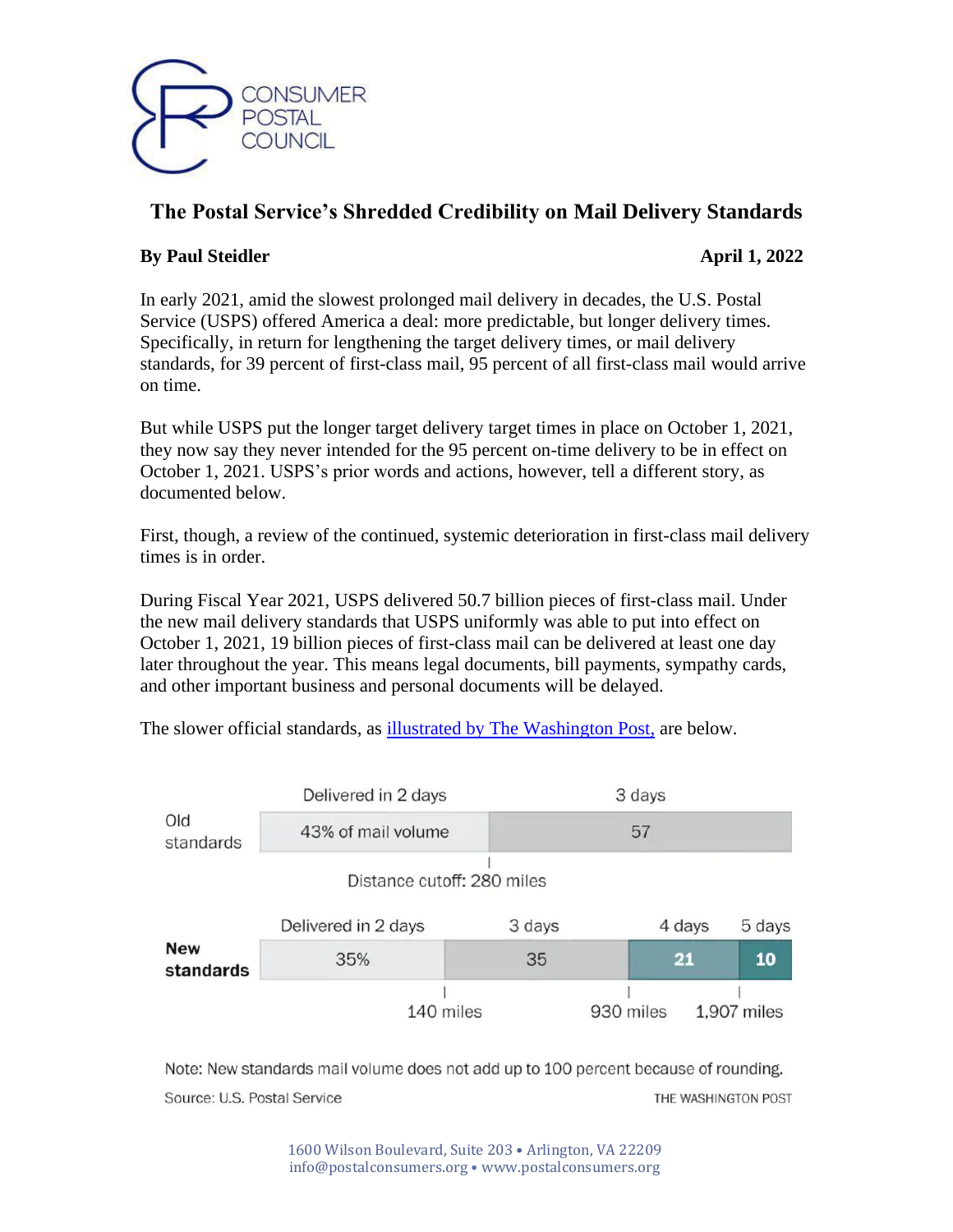Through at least March 4, 2022, USPS has not met its new mail delivery standards in any week since they were implemented. This has been documented by [Save the Post Office,](https://www.savethepostoffice.com/service-performance-dashboard/) a website run by Steve Hutkins, with thorough and excellent analyses on how USPS has failed to meet both its new and previous on-time delivery standards.

### **Timeline of USPS Statements on Mail Delivery Standards**

In March 2021, when discussion first began about revising first-class mail delivery standards, USPS was not meeting standards that were established in 2014. In fact, it failed to meet those standards, which it had lobbied for, for the past eight years.

Rather than offering a turnaround plan to improve mail delivery times in March 2021, USPS simply called for reducing the standards. Below is a summary of the key statements made and links to relevant documents.

**March 23, 2021:** USPS issues its ten-year strategic plan, *[Delivering for America](https://about.usps.com/what/strategic-plans/delivering-for-america/assets/USPS_Delivering-For-America.pdf)*. The plan repeatedly talks about the 2014 standards being unattainable and the importance of customers having predictable delivery times which will result from new, slower standards. At no point does the report indicate that it will take years to meet the new standards.

The language calling for the new standards includes the following.

"WHAT OUR BUSINESS CUSTOMERS SHOULD EXPECT**: A strengthened postal infrastructure that delivers at least 95 percent of all mail and packages on-time, at all times of the year.**" (p. 24, bold and capitals in original).

"**Overall, updated service standards will position us to achieve significant cost savings and provide service that meets or exceeds 95 percent on-time reliability.**" (p. 27, bold in original).

"By setting attainable standards, we will then hold ourselves to actually meeting those standards on a consistent, sustained basis, thereby ensuring that they establish meaningful customer service expectations." (p. 52).

"Changing service standards will facilitate the move of First-Class Mail and First-Class Package Service to a more predictable and reliable network allowing us to achieve a consistent service level of 95 percent on-time delivery against the revised standards." (p. 53).

**April 21, 2021:** Robert Cintron, Vice President for Logistics at the U.S. Postal Service provides [written testimony](https://www.prc.gov/docs/116/116652/N2021-1%20Cintron%20Testimony%20USPS-T-1.pdf) to the Postal Regulatory Commission (PRC) about USPS's proposed new delivery standards. He says, "We expect to set service performance targets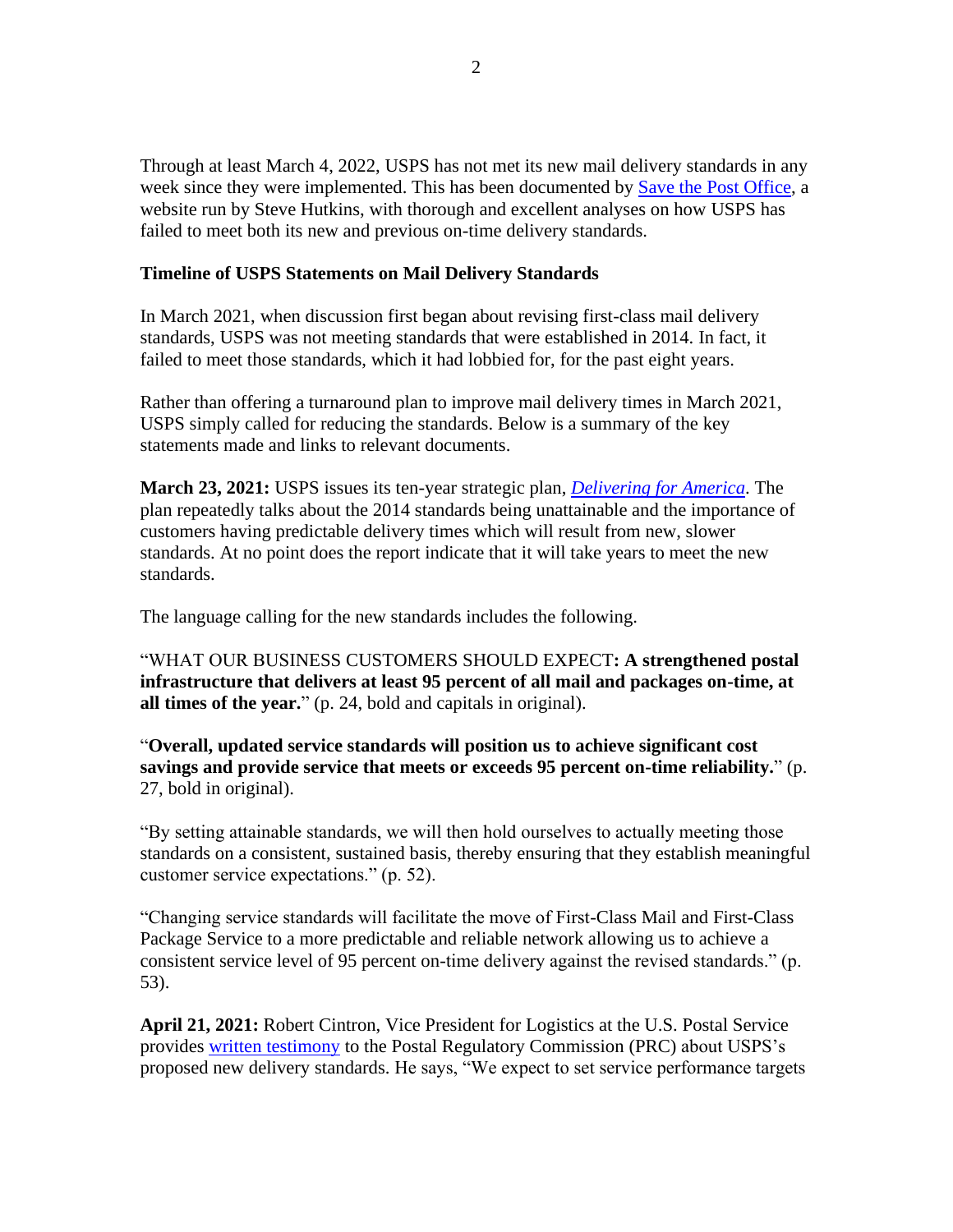at 95 percent once the new service standards are in place, and we expect to meet or exceed those service standards on a consistent basis." (p. 35).

**April 21, 2021:** In USPS's [main legal filing](https://www.prc.gov/docs/116/116645/N2021-1%20Request.pdf) with PRC on the revised service standards, it highlights Cintron's testimony saying, "Overall, these changes will enable the Postal Service to provide the American people with more reliable and consistent service, through a more efficient network. As witness Cintron notes, the Postal Service intends to consistently meet or exceed service performance targets of 95 percent through implementation of this change, as well as other initiatives." (p. 7).

**May 14, 2021:** In its [annual report to Congress](https://about.usps.com/what/financials/annual-reports/fy2020.pdf) USPS says, "the Postal Service intends to set and achieve service performance targets of 95% across all product categories." (p. 36).

**July 20, 2021:** The PRC issues its **Advisory Opinion** on USPS's proposed service standard changes on first-class mail and periodicals. It warns that the new service standards are not realistic, in part because USPS has failed to do sufficient research.

The PRC is blunt in its concern. "Because the Postal Service has yet to monitor, evaluate, and assess these new service standards in the field, it should consider a 95 percent ontime target as aspirational, due to the highly dynamic factors involved in the postal mail network; the Postal Service should regularly update and publicly communication realistic targets throughout its implementation." (p. 5).

The PRC also makes clear USPS has represented that the new standards will be met right away. "The Postal Service states that it 'expect(s) to set service performance targets at 95 percent once the new service standards are in place, and…expect(s) to meet or exceed them consistently upon implementation of [its] proposed service standard changes during all times of the year." (pp. 150-51).

**September 2021:** USPS issues a [fact sheet](https://about.usps.com/what/strategic-plans/delivering-for-america/assets/USPS-Fact-Sheet_FCM-Service-Standard-Change.pdf) about the new October 1, 2021 Service Standard Changes. At no point does it indicate that the new standards are not immediately going to be in effect.

**November 10, 2021**: A [USPS news release](https://about.usps.com/newsroom/national-releases/2021/1110-pmg-and-ceo-louis-dejoy-remarks-during-nov-10-bog-meeting.htm) with the prepared remarks of Postmaster General Louis DeJoy for the Postal Service Board of Governors meeting includes the following statement from the Postmaster General: "We will implement this standard change in the second quarter of this fiscal year and expect to reach our commitment of 95% on time performance in fiscal year 2023."

**March 15, 2022:** In a [filing with the PRC,](https://www.prc.gov/dockets/document/121129) USPS says, "However, the Postal Service intends to transition to 95% over several years as the infrastructure and network changes necessary to achieve this performance are implemented, rather than immediately implement unrealistic changes to that level that are not achievable absent other fundamental changes."